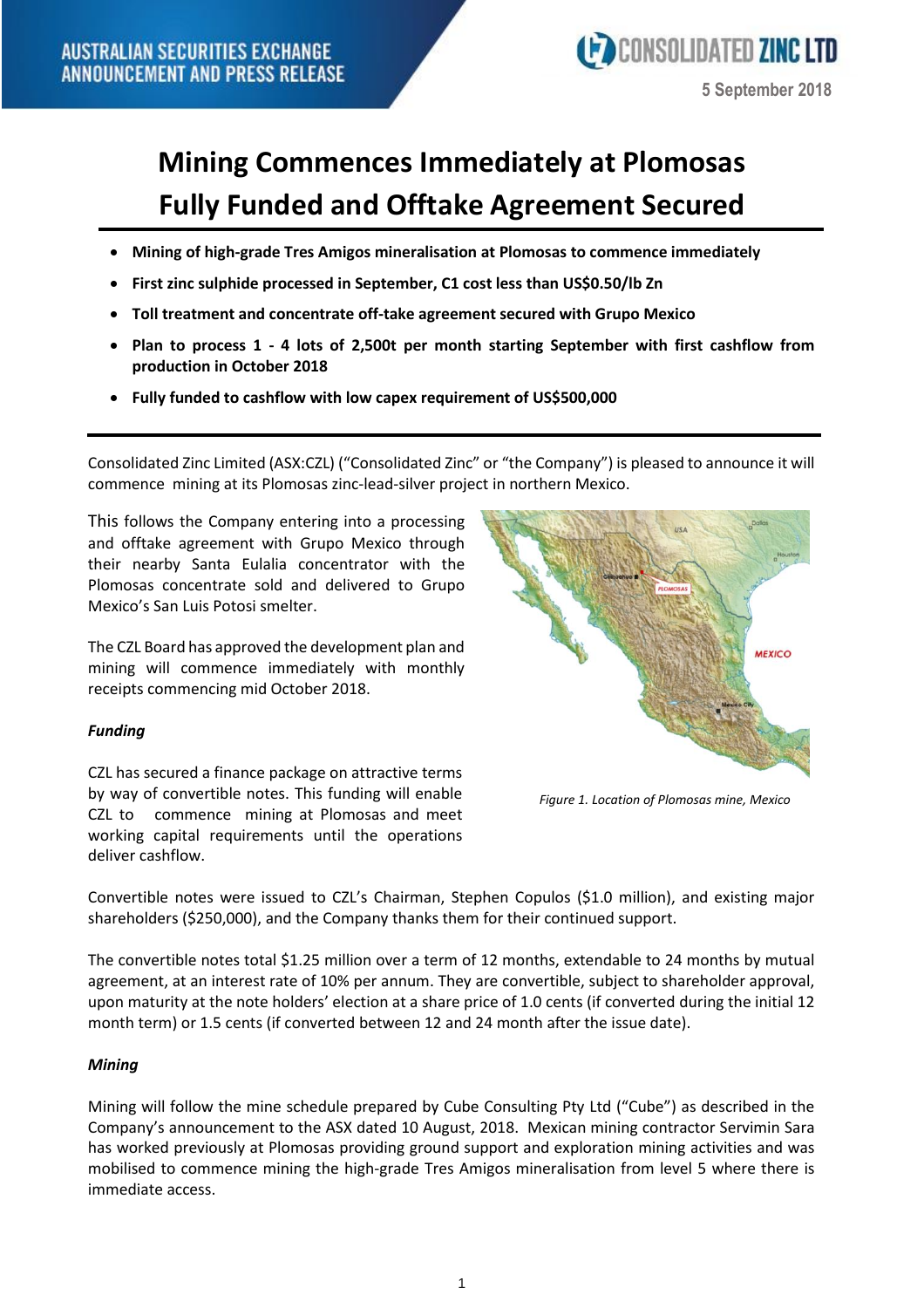

**5 September 2018**

Servimin Sara will initially mine 3,000 tonnes of high-grade mineralisation in the first month, ramping up to 7,500 tpm by the end of December 2018. October will be the first full month of high-grade feed delivery to Santa Eulalia.



*Figure 2. CZL's 5-yard Scooptram (ST#5) on site*

*Figure 3. Typical Plomosas High Grade Zinc*





Figure 4. Tres Amigos massive sulphide exposed on Level 5 prior to first mining cut. Channel sampling returned 2m *at 19.1% Zn+Pb from this face.*

Mining will employ airleg stoping with the possible use of room and pillar methods where the dip of mineralisation *makes this feasible, as per mining schedule developed by Cube Consulting.*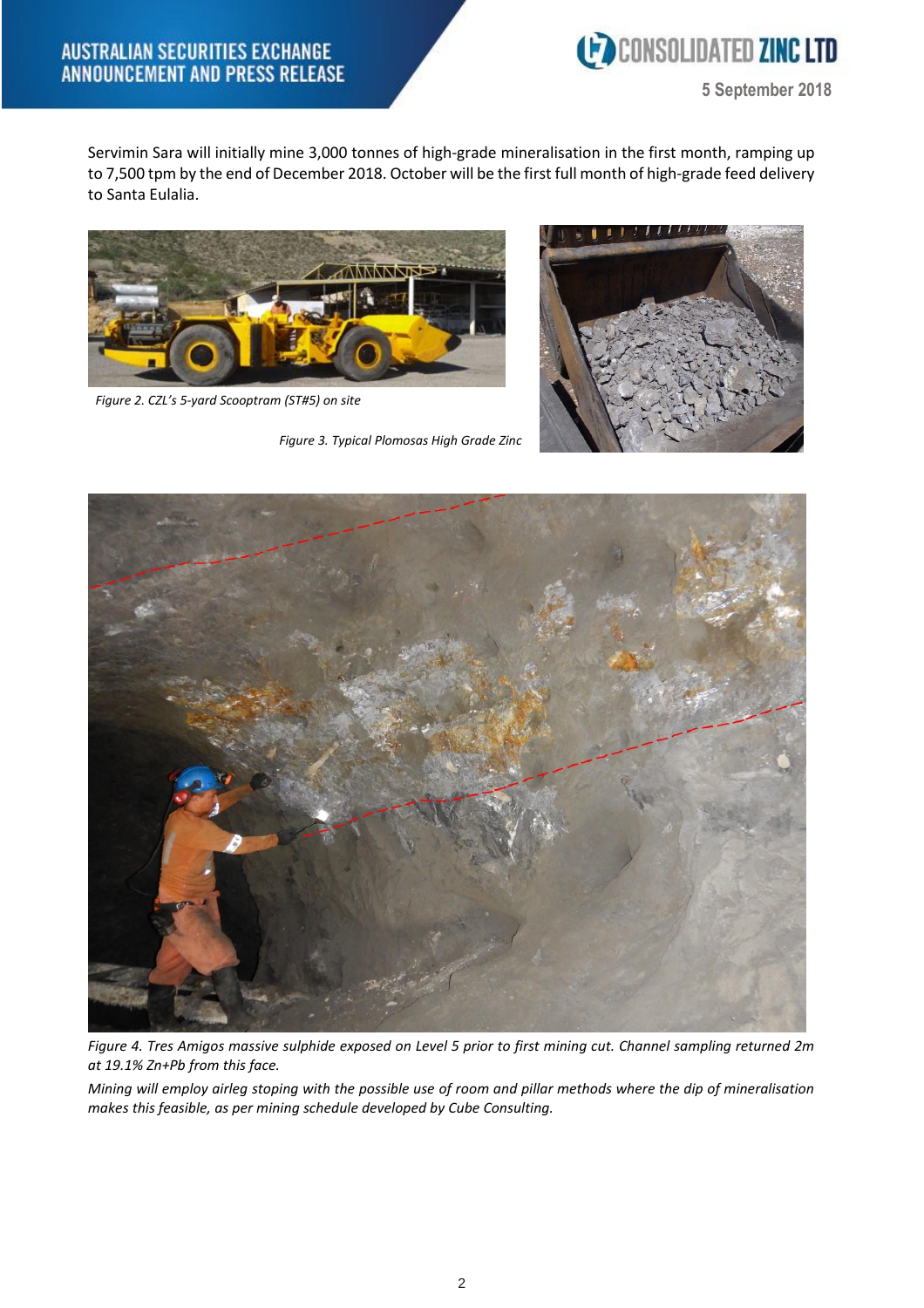### *Processing and Offtake Sales*

The Company has entered into agreements with Grupo Mexico to process Plomosas ore through their plant at Santa Eulalia and sell the resulting concentrate to their Potosi smelter.

Grupo Mexico is a major mining house and Mexico's largest miner as well as the worlds fourth largest copper producer. It has world class deposits throughout North and South America with base metal and precious metal mines in Mexico including Santa Eulalia located 35km south east of Chihuahua.

The Plomosas feed will be batched through the plant for a few days each month in batches of 2,500t. The agreement will be reviewed annually after the first trial month batch.

CZL has elected to proceed with processing the Plomosas ore through the Santa Eulalia plant as it will accelerate the delivery of production, provides comparable returns from the beneficiation of the Plomosas high-grade mineralisation on site and minimises initial capital requirements.



*Figure 5. Chihuahua's Zn-Pb-Ag mineralised belt showing locations of Plomosas and Grupo Mexico's Santa Eulalia operations.*

### *Costs*

The agreements with Grupo Mexico will allow CZL to commence production for a minimal start-up capital expenditure and fast-track first revenues from the Plomosas Mine.

The Company is confident that the first cashflow can be achieved for a capital cost less than US\$500,000 and the C1 operating costs are expected to be less than US\$0.50/lb Zinc after by-product credits.

CEO Brad Marwood said, "*Since joining the Company, my focus has been on the transition of CZL from explorer to producer. The Board's decision to commence mining, having secured toll treatment and* concentrate off-take agreements is a low risk, fast return option that will see mining re-established for a *low capital cost."*

*"Toll treatment through a proven process plant provides benefits from the efficiencies of scale and eliminates permitting and construction delays and costs. We expect to bed down the operations quickly to enable ongoing exploration that will suppport production for the coming years.'*

*"Recent exploration success has been significant and I anticipate that we will continue with more discoveries at Plomosas that will underpin CZL's future. The opportunities and several targets have been identified and can now be funded.*

*We look forward to working with Grupo Mexico which has an impressive record in Latin America, and hope to continue developing opportunities together*."